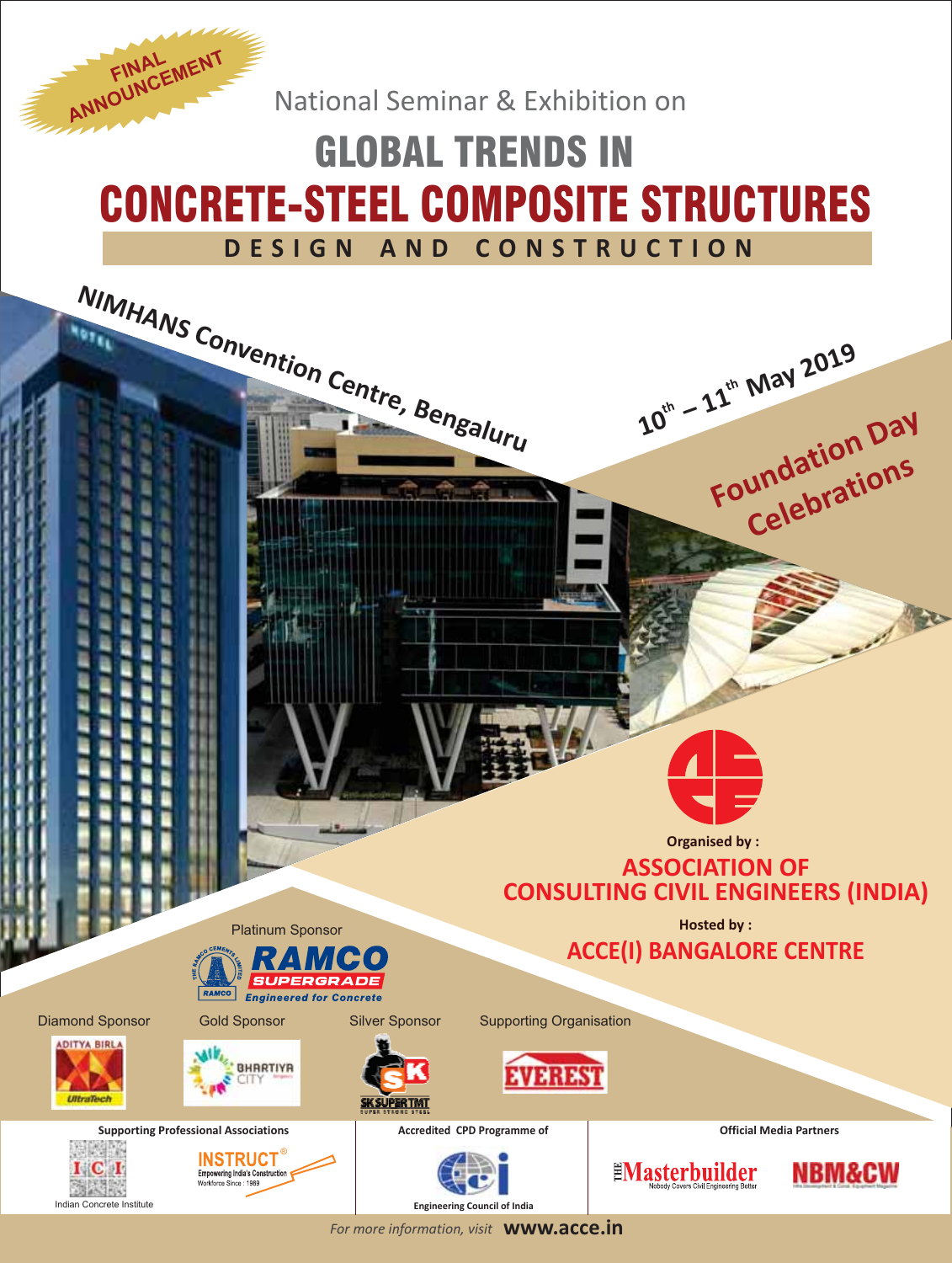## **ABOUT THE SEMINAR**

India is one of the fastest growing economies in the world and construction sector contributes significantly to this growth. Government of India together with public and private sectors has charted ambitious growth plan including Residential, Commercial and infrastructure segments. This formidable task is possible only with innovative design and construction technologies. The Concrete-Steel composite structure may include the Composite Floors, Composite Beams and Composite Columns used individually or in varying combinations to make the design cost-effective and efficient to the desired performance and service requirements. Steel and concrete are optimally used to act together and thereby reducing the Life-Cycle costs and save valuable construction time.

It is to ensure that the Structural system performs the required design parameters by optimizing the material usage as well as geometric properties of the elements of all the subsystems. Apart from the technical aspects of efficiency, economy and elegance, sustainability and holistic developments also need to be duly considered in design and construction.

Concrete-Steel composite structures have now become a global trend, especially in urban scenario. The seminar deliberates on design and constructability aspects.

## **OBJECTIVE**

The Seminar is intended to bring together Architects, Structural Engineers, Builders, developers, Practicing Engineers, Researchers, Manufacturers and other construction industry related professionals including students to share relevant knowledge required to achieve optimum results and constructability solutions that ultimately give rise to more sustainable projects addressing Global Warming and Carbon footprint issues.

| <b>WHO SHOULD PARTICIPATE</b>                                        | <b>TAKE AWAY</b>                                                                                                                                 |
|----------------------------------------------------------------------|--------------------------------------------------------------------------------------------------------------------------------------------------|
| Academicians                                                         | For knowledge assimilation, dissemination, interaction and Status review                                                                         |
| Consultants                                                          | Gain insights into new technologies and meet potential clients                                                                                   |
| Designers / Architects                                               | To know recent trends in design, materials and their application                                                                                 |
| <b>Builders</b>                                                      | To understand new technology, gain communication skills and confidence to implement                                                              |
| Equipment and Material Manufacturers                                 | Showcase/launch products to the right clientele and key decision makers by displaying their<br>Merchandise, Systems, Process and testing gadgets |
| Government, Semi Government, Private<br>and Autonomous Organizations | Meet, learn, interact and share experience about projects/product service                                                                        |
| <b>Project Managers</b>                                              | Interact with Consultants, Manufacturers, Applicators, etc.,                                                                                     |
| Students                                                             | To know the current trends, needs, gain exposure to STEEL AND CONCRETE COMPOSITE<br>STRUCTURES FOR HIGH RISE BUILDINGS                           |

#### **PROGRAMME DETAILS**

| DAY -1, FRIDAY, 10th May 2019                                                                                                                                                                                                                                                                                                  | DAY - 2, SATURDAY, 11th May 2019                                                                        |                                                                                                                                                                           |                             |                                                                                                                                                                                  |  |
|--------------------------------------------------------------------------------------------------------------------------------------------------------------------------------------------------------------------------------------------------------------------------------------------------------------------------------|---------------------------------------------------------------------------------------------------------|---------------------------------------------------------------------------------------------------------------------------------------------------------------------------|-----------------------------|----------------------------------------------------------------------------------------------------------------------------------------------------------------------------------|--|
| 08.30 AM to 09.00 AM Registration<br>09.00 AM to 10.30 AM Inauguration<br>10.30 AM to 11.00 AM Coffee Break<br>11.00 AM to 01.30 PM Technical Presentation<br>01.30 PM to 02.00 PM Lunch Break<br>02.00 PM to 03.45 PM Technical Presentation<br>03.45 PM to 04.00 PM Tea Break<br>04.00 PM to 05.45 PM Technical Presentation | 11.00 AM to 11.30 AM Coffee Break<br>01.30 PM to 02.00 PM Lunch Break<br>03.30 PM to 04.00 PM Tea Break | 09.30 AM to 11.00 PM Technical Presentation<br>11.30 AM to 01.30 PM Technical Presentation   05.30 PM to 06.00 PM High Tea<br>02.00 PM to 03.30 PM Technical Presentation | 08.30 PM to 10.00 PM Dinner | 27th ACCE(I) ANNUAL AWARDS 2019<br>104.00 PM to 05.30 PM Awardees Presentation<br>06.00 PM to 08.30 PM ACCE(I) Awards Presentation &<br><b>Felicitation of Eminent Engineers</b> |  |
|                                                                                                                                                                                                                                                                                                                                |                                                                                                         |                                                                                                                                                                           |                             |                                                                                                                                                                                  |  |

#### **ABOUT ACCE(I)**

**ASSOCIATION OF CONSULTING CIVIL ENGINEERS (INDIA),** was formed and registered under society act in 1985, to encourage and foster the ideals of the profession, conduct programs of knowledge dissemination enhancing civil engineering proficiency. Headquartered at Bangalore, ACCE (I) has pan India presence with 5000+ members belonging to 22 centres at Ahmedabad, Akola, Bangalore, Bidar, Chennai, Coimbatore, Chidambaram, Davangere, Delhi, Dharwad, Goa, Hyderabad, Hubli, Indore, Karimnagar, Mangalore, Madurai, Mysore, Nagpur, Nashik, Vijayawada and Vishakhapatnam.

ACCE (I) has several technical programs on continuous basis. These

include; Technical talks, Workshops, Conferences, Conventions, Seminars and Symposia, Exhibitions, Technical Visits, Annual conventions, Family get together, Placement Orientation Programs, Industry-Academia Interaction, Endowment talks etc. Library facility to its members, Skill Development Programs, Student Chapters, and Technical Publications, competitions, speak volumes about plethora of activities by ACCE (I).

As Nation Builders, Civil engineers have a tremendous burden on their shoulders in creating a new sustainable society in which we value our limited natural resources and create a new world order where our future generations can breathe a sigh of relief and that is ACCE (I) commitment.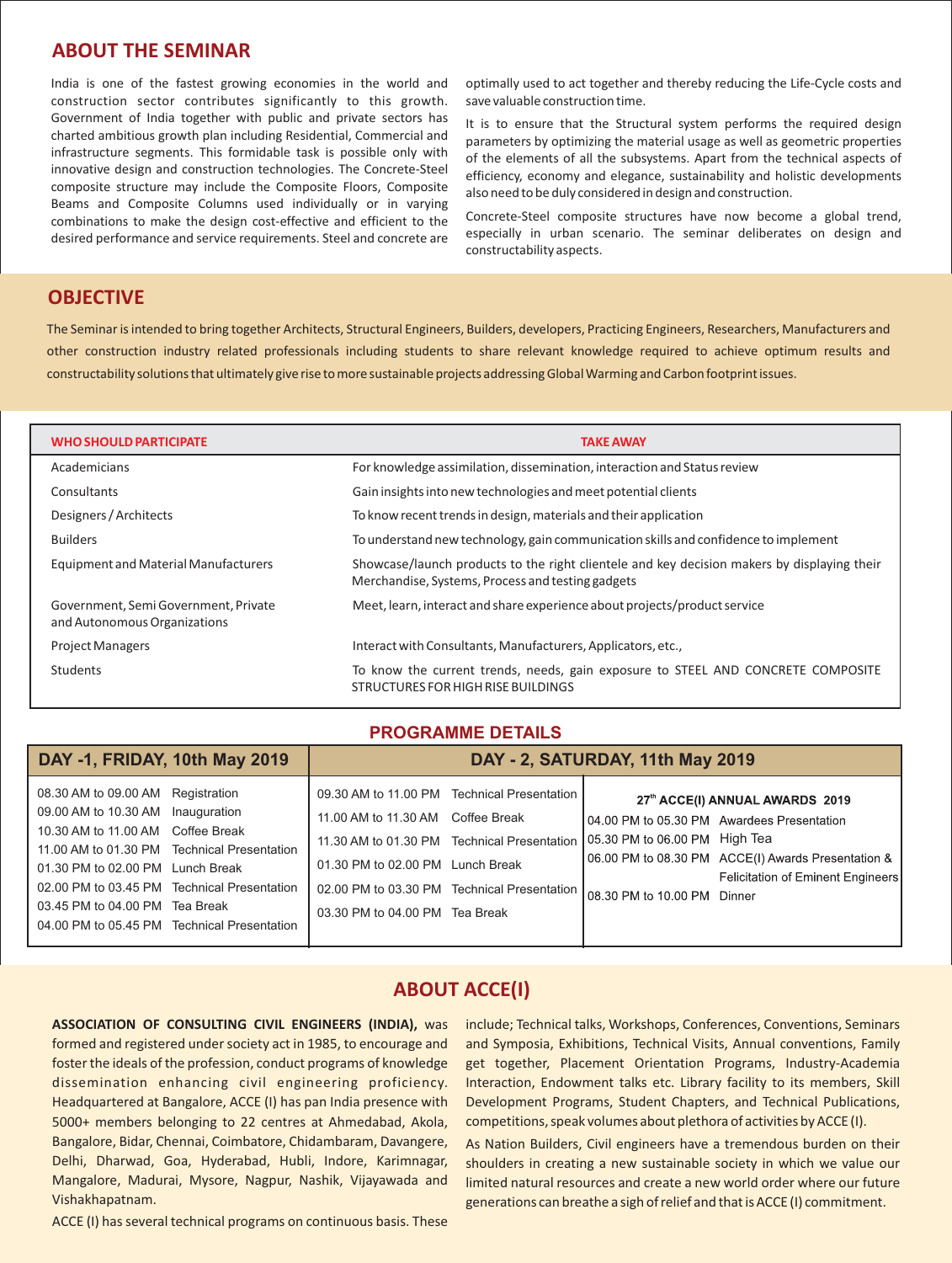# **TOPICS & LEAD SPEAKERS**

#### Design & Construction of **Dhirubai Ambani Convention Centre** Mumbai



**Girish Dravid** Director, Sterling Engineering Consultancy Services Pvt. Ltd., Mumbai

#### Design & Construction of Composite Structure : Case Study **Prestige Tower & Bagmane Tech Park**



**Arun Nadig** Director, Nadig Consulting Private Limited, Bangalore

#### **Deliberations on the salient features of IS 11384**



## **Statue of Unity (SOU)**



Chief Architect, Larsen & Toubro Ltd, Chennai

#### **Design and Construction of Bogibeel Bridge**



**Rajesh Singh** Project Manager, HCC Limited, Mumbai

#### **Design and Construction of Chenab Bridge**



**Mantrala Srinivas** Vice President, Technical, AFCONS Infrastructure Limited, Bangalore Mumbai



#### **Design Concepts in Steel - Concrete Composite Structures**



**T S Gururaj** CMD, Innotech Engineering Consult Pvt. Ltd., Bangalore

#### **Construction Challenges in Steel-Concrete Composite Structures**



Senior Vice President, Eversendai Construction Private Limited, Chennai.

#### **Role of Precast Technology in Composite Structures**



**Shridhar Rao** Sales Head India, Elematic India Pvt. Ltd,



## **Sustainable Infrastructure Sustainable Infrastructure High Performance Concrete for Composite Construction**

**Prof. K V L Subramanian** Professor, Dept of Civil Engineering Indian Institute of Technology Hyderabad (IITH).



**Composite Technology for**

**Dr. Aravind H Bhashyam** Professor, Dept of Civil Engineering Christ University, Bengaluru





**Engineering Council of India** opportunity by registering as delegates.**ECI Accredited CPD Program** Accredited CPD Program with 18 Credit Hours. All professionals registered with ECI can make use of this The ACCE(I) Foundation Day Seminar on **"National Seminar & Exhibition on GLOBAL TRENDS IN CONCRETE-STEEL COMPOSITE STRUCTURES - DESIGN AND CONSTRUCTION**" is an ECI